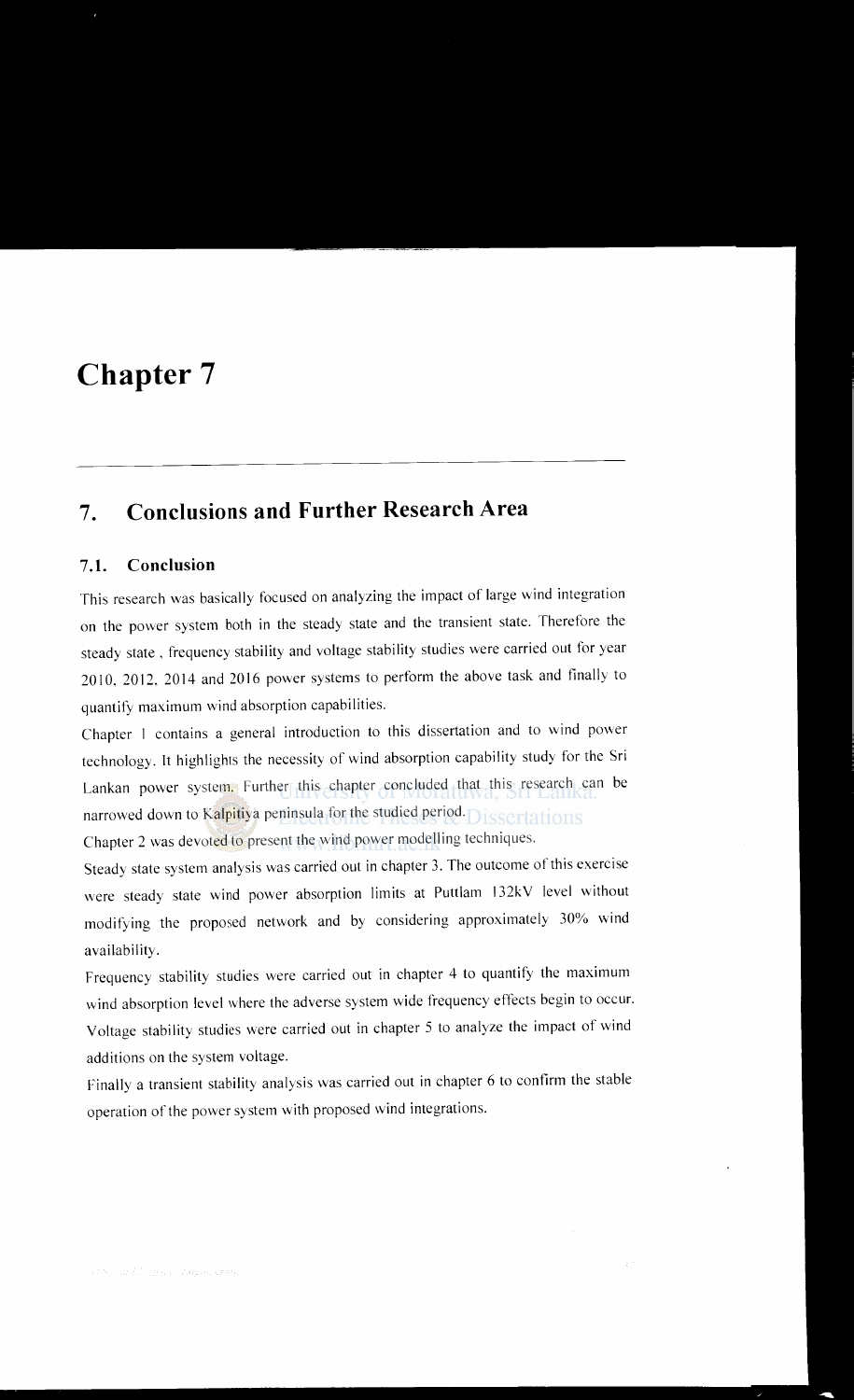The outcome of this dissertation is depicted in table 6.1 and the decisive factors used during this dissertation are listed below:

- There should not be any load shedding schemes activated due to anticipated wind variations and system voltages & frequency should be recovered without any problem.
- Maintain 5% spinning reserve in year 2010 & 2012 and maintain  $10\%$ spinning reserve in year 2014 & 20 16
- Maximum voltage fluctuation allowed at the Point of Common Coupling (PCC) should be limited to 2% of the nominal voltage.

| Year | <b>Steady state</b><br>limit<br>absorption<br>capability<br>(MW) | <b>Transient stability limit</b> |                             |                         | Proposed capacity at PCC<br>(MW) |                 |                    |
|------|------------------------------------------------------------------|----------------------------------|-----------------------------|-------------------------|----------------------------------|-----------------|--------------------|
|      |                                                                  | Absorption<br>capability<br>(MW) | Limiting<br>factor          | Operating<br>condition  | 33kV                             | 132kV           | 220 <sub>k</sub> V |
| 2010 | 160                                                              | 20                               | Voltage                     | 5% spinning<br>reserve  | 20                               |                 |                    |
| 2012 | 160                                                              | 90                               | Frequency<br><b>rersify</b> | 5% spinning<br>reserve  |                                  | < 85<br>anka    | < 80               |
| 2014 | 70                                                               | $185$ $\Box$                     | Voltage                     | 10% spinning<br>reserve | serta                            | 90 <sub>1</sub> | 95                 |
| 2016 | 400                                                              | 220                              | Voltage                     | 10% spinning<br>reserve |                                  | 90              | 130                |

Table 7-1: Wind absorption capability of the Sri Lankan power system around Puttlam area

## 7 .2. **Further** research area

The outcome of this research was a quantified wind penetration level around Kalpitiya peninsula based on the limit at which the adverse effects of the wind power begin to occur on the power system.

This study was carried out for the proposed years 2010, 2012, 2014 and 2016 power systems. The limits obtained from this study can be extended by applying various mitigation techniques such as introducing static var compensators and automatic generation control techniques.

In addition, wind absorption capability of the power system can be improved by maintaining high spinning reserves.